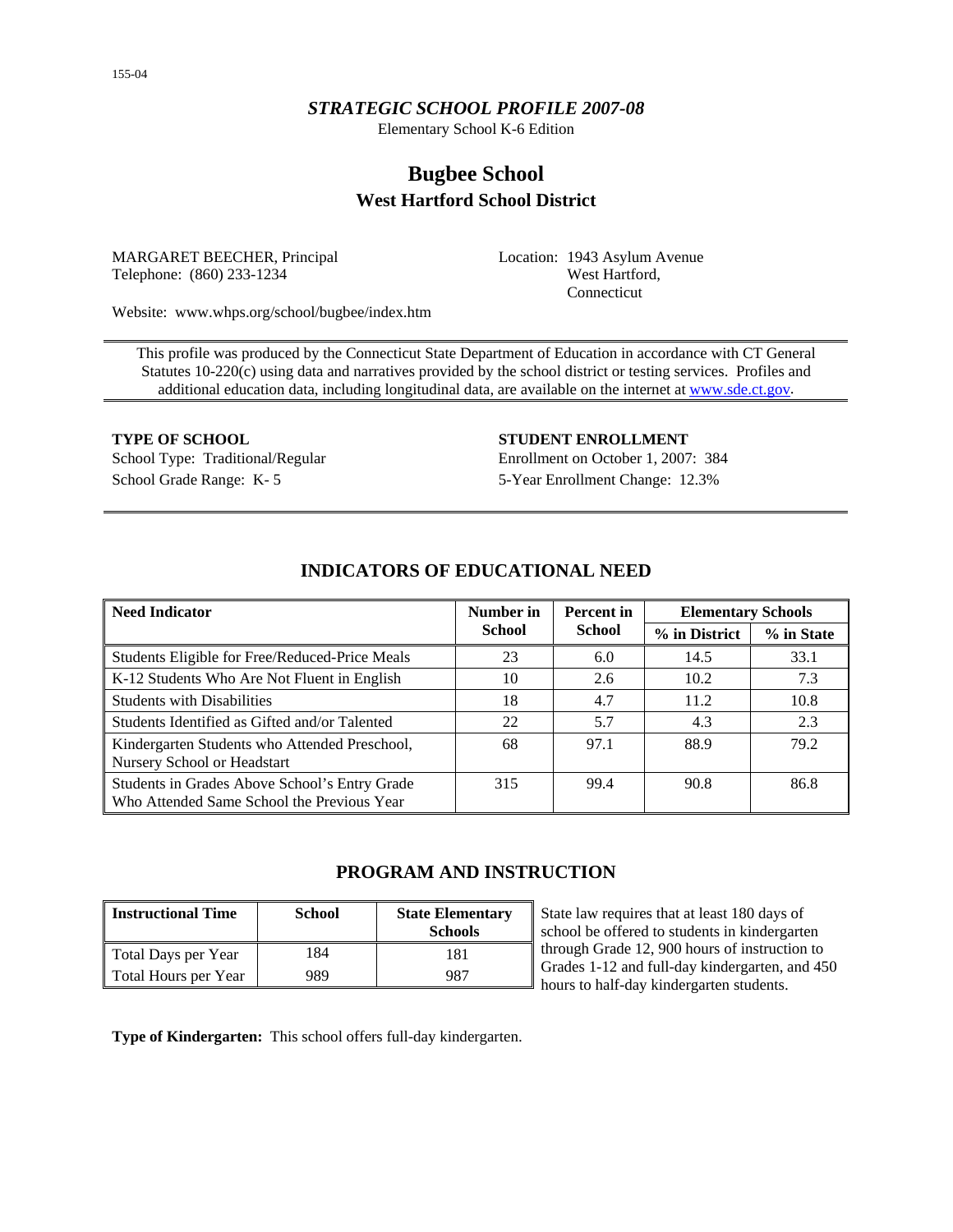| <b>Average Class Size</b> | <b>School</b> | <b>District</b> | <b>State</b> |
|---------------------------|---------------|-----------------|--------------|
| Kindergarten              | 17.5          | 19.7            | 18.1         |
| Grade 2                   | 22.7          | 20.7            | 19.3         |
| Grade 5                   | 20.7          | วว 7            | 20.9         |

| <b>Estimated Hours of Instruction Per Year in Selected Subject Areas</b> |               |              |  |  |  |
|--------------------------------------------------------------------------|---------------|--------------|--|--|--|
| <b>Grade 5</b>                                                           | <b>School</b> | <b>State</b> |  |  |  |
| Art                                                                      | 36            | 31           |  |  |  |
| <b>Computer Education</b>                                                | 0             | 17           |  |  |  |
| English Language Arts*                                                   | 425           | 425          |  |  |  |
| Family and Consumer Science                                              | 0             |              |  |  |  |
| Health                                                                   | 32            | 23           |  |  |  |
| Library Media Skills*                                                    | 18            | 18           |  |  |  |
| Mathematics*                                                             | 201           | 199          |  |  |  |
| Music                                                                    | 36            | 33           |  |  |  |
| Physical Education                                                       | 54            | 40           |  |  |  |
| Science*                                                                 | 76            | 97           |  |  |  |
| Social Studies*                                                          | 75            | 92           |  |  |  |
| <b>Technology Education</b>                                              | 0             |              |  |  |  |
| World Languages                                                          | 36            | 10           |  |  |  |

#### **World Language**

Formal instruction (at least 1 hour per week) in Spanish starts in Grade K in this school. Statewide, 4.5% of elementary and middle schools that serve Grade K start world language instruction by this grade.

### **Lunch**

An average of 30 minutes is provided for lunch during full school days.

\*Interdisciplinary Approach

| <b>Special Programs</b>                                                                                                 | <b>School</b> | <b>Elementary Schools</b> |              |
|-------------------------------------------------------------------------------------------------------------------------|---------------|---------------------------|--------------|
|                                                                                                                         |               | <b>District</b>           | <b>State</b> |
| % of K-12 Students in Bilingual Education Program or Receiving<br>English as a Second Language Services                 | 2.1           | 10.1                      | 7.1          |
| % of Identified Gifted and/or Talented Students Who Received<br><b>Services</b>                                         | 100.0         | 100.0                     | 78.6         |
| % of Special Education Students Attending This School Who Spent<br>Over 79% of Their Time with Their Non-Disabled Peers | 88.9          | 75.0                      | 79.1         |

# **LIBRARY AND COMPUTERS**

Free on-line access to periodicals, newspapers, and other resources is available to all Connecticut schools through the Connecticut Digital Library at

| <b>Instructional Computers and Library</b>        | <b>School</b> | <b>Elementary Schools</b> |              |  |
|---------------------------------------------------|---------------|---------------------------|--------------|--|
| <b>Materials</b>                                  |               | <b>District</b>           | <b>State</b> |  |
| # of Students Per Computer                        | 3.6           | 3.5                       | 3.4          |  |
| % of Computers with Internet Access               | 100.0         | 100.0                     | 98.3         |  |
| % of Computers that are High or Moderate<br>Power | 100.0         | 99.2                      | 91.7         |  |
| # of Print Volumes Per Student*                   | 41.5          | 33.6                      | 27.7         |  |
| # of Print Periodical Subscriptions               | 23            | 22                        | 16           |  |

www.iconn.org. \*Because a certain number of volumes are needed for a library of adequate breadth and depth, a small school may need a higher number of volumes per student.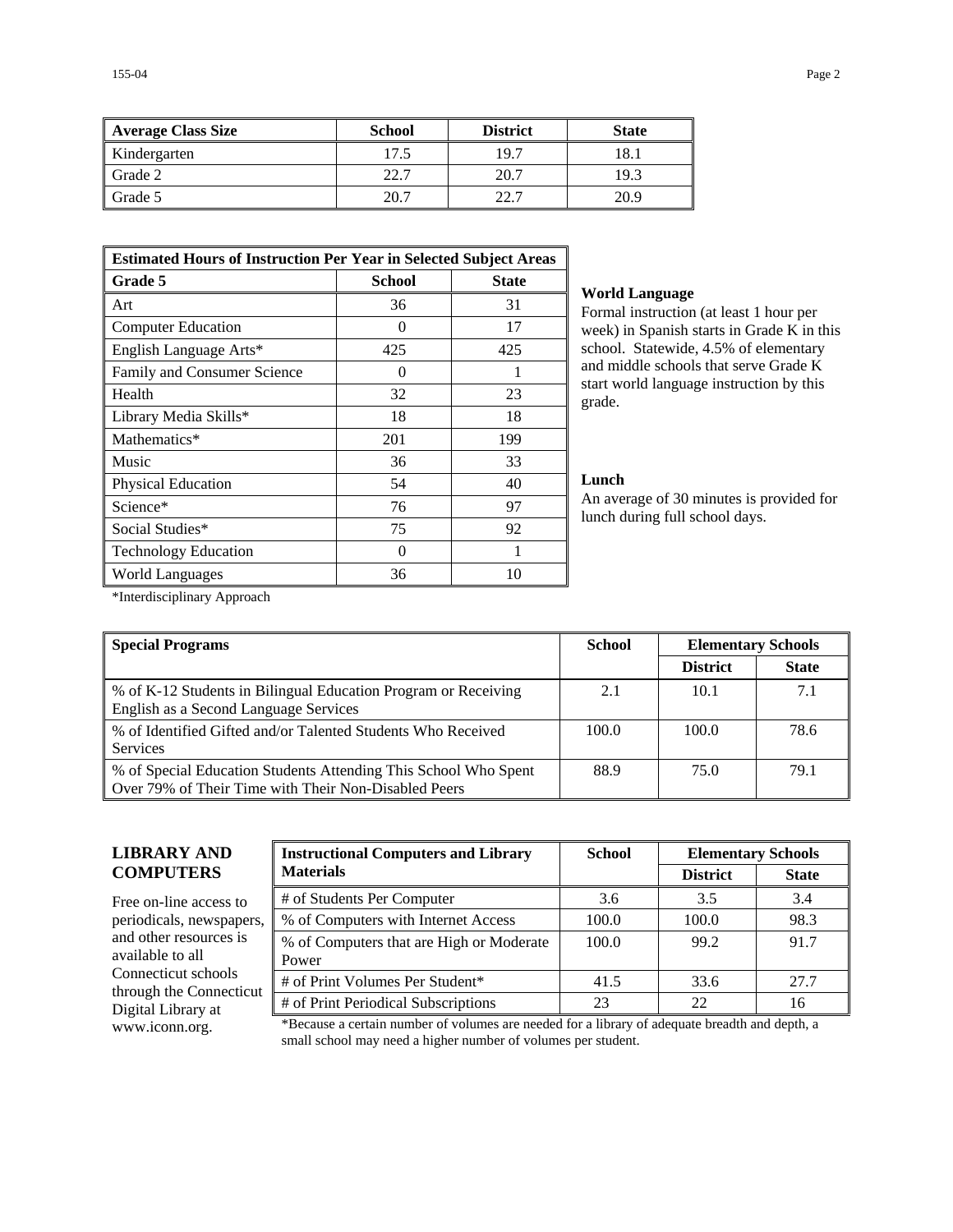## **SCHOOL STAFF**

| <b>Full-Time Equivalent Count of School Staff</b>                               |       |
|---------------------------------------------------------------------------------|-------|
| General Education: Teachers and Instructors                                     | 25.00 |
| Paraprofessional Instructional Assistants                                       | 2.00  |
| Special Education: Teachers and Instructors                                     | 0.70  |
| Paraprofessional Instructional Assistants                                       | 0.00  |
| Library/Media Specialists and Assistants                                        | 1.50  |
| Administrators, Coordinators, and Department Chairs                             | 1.00  |
| Instructional Specialists Who Support Teachers (e.g., subject area specialists) | 1.00  |
| Counselors, Social Workers, and School Psychologists                            | 0.40  |
| <b>School Nurses</b>                                                            | 1.00  |
| Other Staff Providing Non-Instructional Services and Support                    | 7.80  |

the full-time uivalent count, staff members working rt-time in the hool are counted as raction of full-time. r example, a cher who works lf-time in a school ntributes  $0.50$  to the nool's staff count.

| <b>Teachers and Instructors</b>                      | School | <b>Elementary Schools</b> |              |
|------------------------------------------------------|--------|---------------------------|--------------|
|                                                      |        | <b>District</b>           | <b>State</b> |
| Average Number of Years of Experience in Education   | 11.5   | 11.4                      | 13.2         |
| % with Master's Degree or Above                      | 77.8   | 78.1                      | 77.9         |
| Attendance, 2006-07: Average # of Days Absent Due to | 4.6    | 6.3                       | 8.7          |
| Illness or Personal Time                             |        |                           |              |
| % Assigned to Same School the Previous Year          | 77.8   | 68.2                      | 72.5         |

#### **HOME AND SCHOOL COMMUNICATION AND SUPPORT**

**Teacher E-Mail Addresses:** All teachers at this school have been issued e-mail addresses.

The following narrative about how this school promotes and supports parental involvement was submitted by this school.

A strong home/school connection is a signature piece of Bugbee School. Parents actively participate in the education of their children in a wide variety of ways and teachers maximize parents' willingness to help. One of the primary ways we build this bond is to communicate bi-monthly through a school newsletter, the Bugbee Buzz. The purpose of this publication is to keep parents abreast of what is being addressed in all curricular areas, grade level happenings and ideas and strategies to use at home, e.g., improving reading comprehension, tips for memorization. Articles from the school administrator and staff members and the Parent Teacher Organization fill its pages. Teachers also create their own classroom newsletters and provide parents with more detailed information about the curriculum being taught and ways parents can support students in the learning process. Bugbee's website has become an increasingly popular means of communicating with our entire school family and allows parents to access the Bugbee Buzz and classroom newsletters on-line. A plethora of additional information and suggestions for parents to use in supporting their students at home is also included on this website.

Over 150 parent volunteers provide direct assistance to the school. In the classrooms, they assist teachers with special academic culminating activities such as Japan Day and Eric Carle Day, work with small groups of children under the direction of the teacher in order to reinforce skills previously taught, review work already completed and act as Room Parents for each grade level. Many others support students in the Media Center as they locate, select and sign-out books, conduct research and use our latest technology.

Bugbee's Parent Teacher Organization (PTO) is an active, committed and dynamic group of individuals. They work in tandem with our school mission and goals and focus on bringing the entire school community together in order to enhance the learning experiences of all students. They provide the school with additional technology that allows students to have access to laptops and SmartBoards, support the annual schoolwide Reading Incentive Program, implement an extended day program that includes classes of high-interest to the students, enrich student learning by bringing speakers and programs to the school and provide a plethora of other highly motivating activities.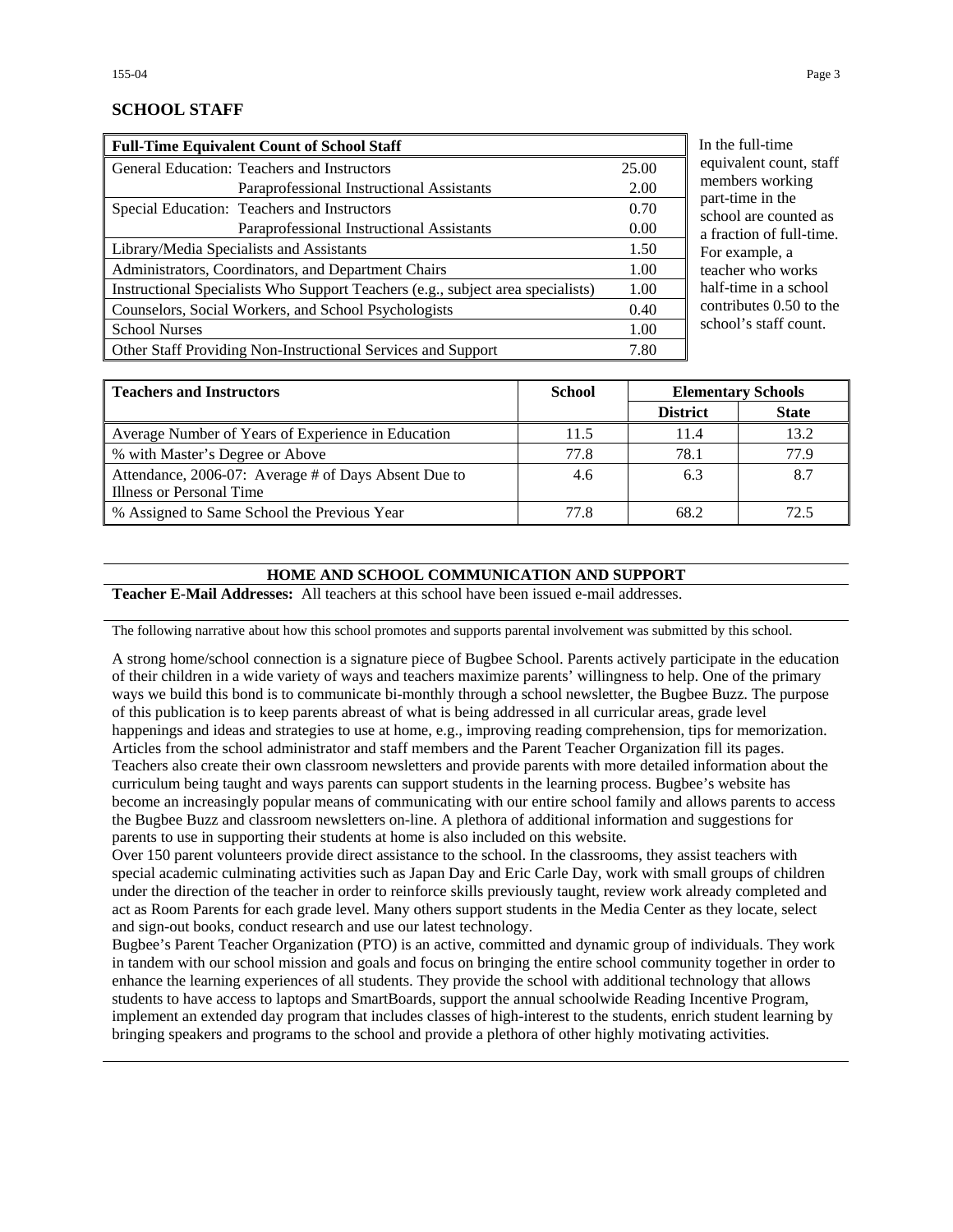| <b>Student Race/Ethnicity</b>              |     |      |  |  |  |  |
|--------------------------------------------|-----|------|--|--|--|--|
| <b>Race/Ethnicity</b><br>Number<br>Percent |     |      |  |  |  |  |
| American Indian                            | 3   | 0.8  |  |  |  |  |
| Asian American                             | 27  | 7.0  |  |  |  |  |
| <b>Black</b>                               | 18  | 4.7  |  |  |  |  |
| Hispanic                                   | 19  | 4.9  |  |  |  |  |
| White                                      | 317 | 82.6 |  |  |  |  |
| <b>Total Minority</b>                      |     | 17.4 |  |  |  |  |

# **SCHOOL DIVERSITY**

**Percent of Minority Professional Staff:** 6.3%

**Open Choice:** 15 students attended this school as part of the Open Choice program. Open Choice brings students from urban areas to attend school in suburban or rural towns, and students from non-urban areas to attend city schools.

**Non-English Home Language**: 5.5% of this school's students (excluding prekindergarten students) come from homes where English is not the primary language. The number of non-English home languages is 10.

#### **EFFORTS TO REDUCE RACIAL, ETHNIC, AND ECONOMIC ISOLATION**

Below is the description submitted by this school of how it provides educational opportunities for its students to interact with students and teachers from diverse racial, ethnic, and economic backgrounds.

Bugbee participates in Open Choice, a program that enrolls Hartford Public School students in surrounding suburban schools. Fifteen students in Kindergarten through fourth grade are enrolled at Bugbee. All of these children and their families are welcomed to our school and become active, involved members of our school community through the efforts of both staff and parents. Through the Responsive Classrooms Program and other initiatives, the teachers develop classroom communities that actively include every child in the classroom in positive and productive ways. Teachers communicate frequently with the parents and guardians, involving them in school activities in order to make them partners in their children's learning. The Parent Teacher Organization matches all new families with a parent mentor who becomes their liaison to the school. These individuals remind the Choice families of all events and communicate with them throughout the school year. The school also works closely with the Open Choice Program facilitators in regard to both placement and progress of the children.

Through the International Strand of our Social Studies curriculum, students study other cultures and learn about their similarities and differences and those that exist in our own classrooms. Nonfiction reading materials, the internet and instrumental music programs provide the forum for children to sing, dance and play music that reflects a wide variety of cultures. As a result of these collective experiences, different cultures find their voice in our classrooms. The continual outreach of the entire Bugbee community reflects its understanding and concern for the needs that exist within our city and those that surround the school. School supplies, books, clothing, food baskets and toys during the holidays are donated and distributed throughout the year to those in need.

# **STUDENT PERFORMANCE AND BEHAVIOR**

| <b>Physical Fitness: % Reaching</b><br><b>Health Standard on All Four Tests*</b> | <b>School</b> | <b>District</b> | <b>State</b> | % of Schools in State with Equal or<br><b>Lower Percent Reaching Standard</b> |
|----------------------------------------------------------------------------------|---------------|-----------------|--------------|-------------------------------------------------------------------------------|
| Grade 4                                                                          | 34.7          | 40.9            | 33.8         | 55.3                                                                          |
| Grade 6                                                                          | N/A           | N/A             | N/A          | N/A                                                                           |

\*Includes tests for flexibility, abdominal strength and endurance, upper-body strength and aerobic endurance.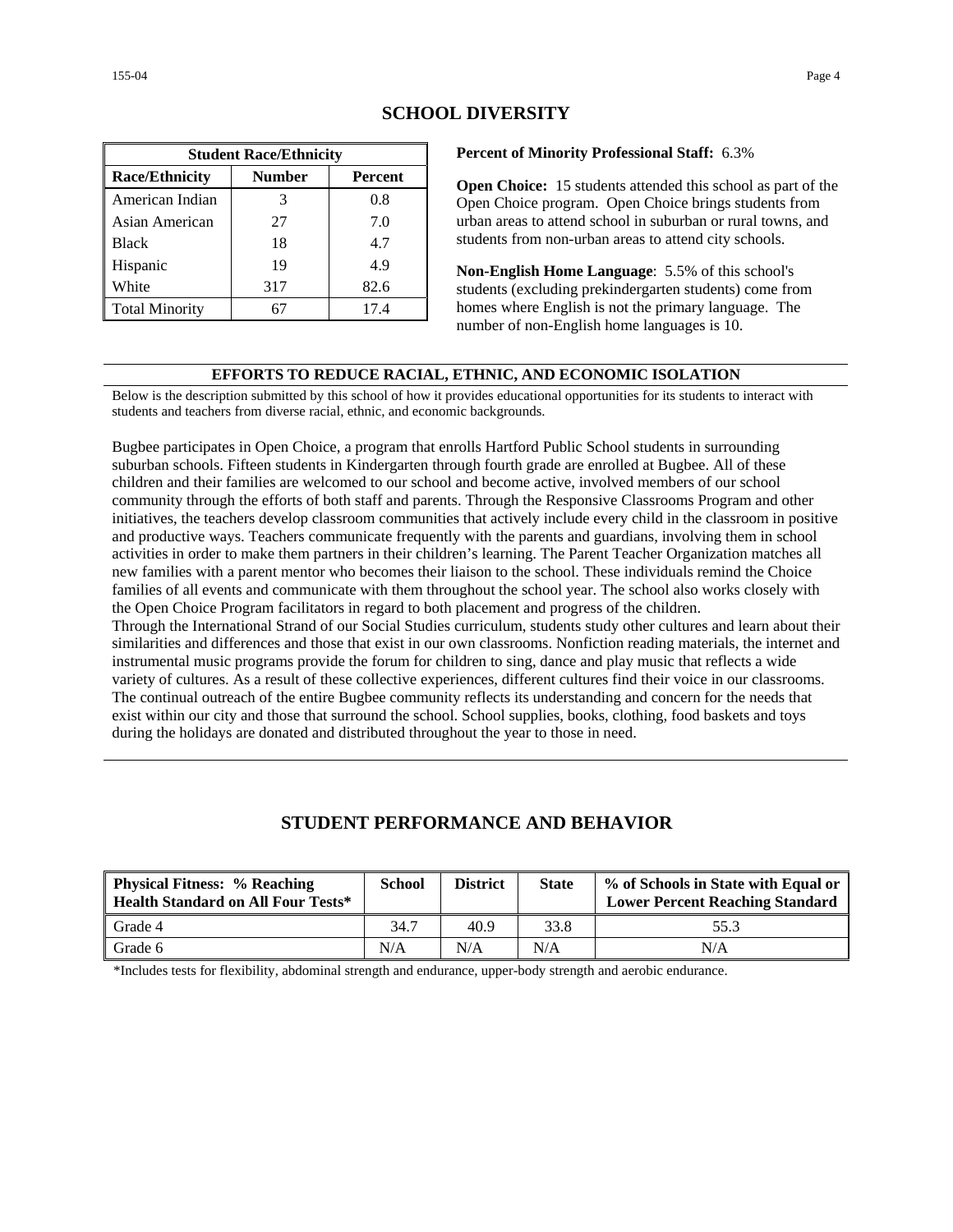| <b>Grade and CMT</b><br><b>Subject Area</b> | <b>School</b> | <b>District</b> | <b>State</b> | % of Schools in State<br>with Equal or Lower<br><b>Percent Meeting Goal</b> | These results reflect<br>the performance of |
|---------------------------------------------|---------------|-----------------|--------------|-----------------------------------------------------------------------------|---------------------------------------------|
| Grade 3 Reading                             | 76.7          | 65.1            | 52.0         | 90.0                                                                        | students with                               |
| Writing                                     | 86.7          | 76.0            | 63.4         | 94.1                                                                        | scoreable tests who<br>were enrolled in the |
| <b>Mathematics</b>                          | 80.0          | 71.9            | 60.0         | 82.2                                                                        | district at the time of                     |
| Grade 4 Reading                             | 82.7          | 70.7            | 55.9         | 92.5                                                                        | testing, regardless of                      |
| Writing                                     | 86.5          | 71.0            | 62.9         | 93.2                                                                        | the length of time                          |
| <b>Mathematics</b>                          | 84.6          | 71.7            | 60.3         | 89.7                                                                        | they were enrolled<br>in the district.      |
| Grade 5 Reading                             | 90.3          | 71.6            | 62.2         | 97.9                                                                        | Results for fewer                           |
| Writing                                     | 93.5          | 75.2            | 64.5         | 97.8                                                                        | than 20 students are                        |
| <b>Mathematics</b>                          | 90.3          | 78.6            | 65.9         | 92.5                                                                        | not presented.                              |
| Science                                     | 88.7          | 62.5            | 54.9         | 97.6                                                                        |                                             |
| Grade 6 Reading                             | N/A           | N/A             | N/A          | N/A                                                                         |                                             |
| Writing                                     | N/A           | N/A             | N/A          | N/A                                                                         |                                             |
| <b>Mathematics</b>                          | N/A           | N/A             | N/A          | N/A                                                                         |                                             |

**Connecticut Mastery Test, Fourth Generation, % Meeting State Goal.** The Goal level is more demanding than the Proficient level, but not as high as the Advanced level, reported in the No Child Left Behind Report Cards.

For more detailed CMT results, go to [www.ctreports.](http://www.ctreports/)

To see the NCLB Report Card for this school, go to [www.sde.ct.gov](http://www.sde.ct.gov/) and click on "No Child Left Behind."

| <b>Student Attendance</b> | School | <b>District Elementary Sch.</b> | <b>State Elementary Sch.</b> |
|---------------------------|--------|---------------------------------|------------------------------|
| % Present on October 1    | 98.7   | 97.3                            | 96.4                         |

#### **Disciplinary Offenses**

Disciplinary offenses committed by students include all serious offenses, offenses involving drugs, alcohol, or tobacco, and all incidents resulting in suspension or expulsion. In the 2006-07 school year, 4 students were responsible for these incidents. These students represent 1% of the estimated number of students who attended this school at some point during the 2006-07 school year. For more information and data on disciplinary offenses, go to [www.sde.ct.gov](http://www.sde.ct.gov/), click on "CEDaR" and then on "Student

| Number of Incidents by Disciplinary Offense Category, 2006-07 |                             |                       |
|---------------------------------------------------------------|-----------------------------|-----------------------|
| <b>Offense Category*</b>                                      | <b>Location of Incident</b> |                       |
|                                                               | <b>School</b>               | <b>Other Location</b> |
| Violent Crimes Against Persons                                | N/A                         | N/A                   |
| <b>Sexually Related Behavior</b>                              | N/A                         | N/A                   |
| Personally Threatening Behavior                               | N/A                         | N/A                   |
| Theft                                                         | N/A                         | N/A                   |
| Physical/Verbal Confrontation                                 | N/A                         | N/A                   |
| Fighting/Battery                                              | N/A                         | N/A                   |
| <b>Property Damage</b>                                        | N/A                         | N/A                   |
| Weapons                                                       | N/A                         | N/A                   |
| Drugs/Alcohol/Tobacco                                         | N/A                         | N/A                   |
| <b>School Policy Violations</b>                               | N/A                         | N/A                   |
| Total                                                         | 2                           | 3                     |

Data." \* Counts by category may be suppressed to protect student privacy.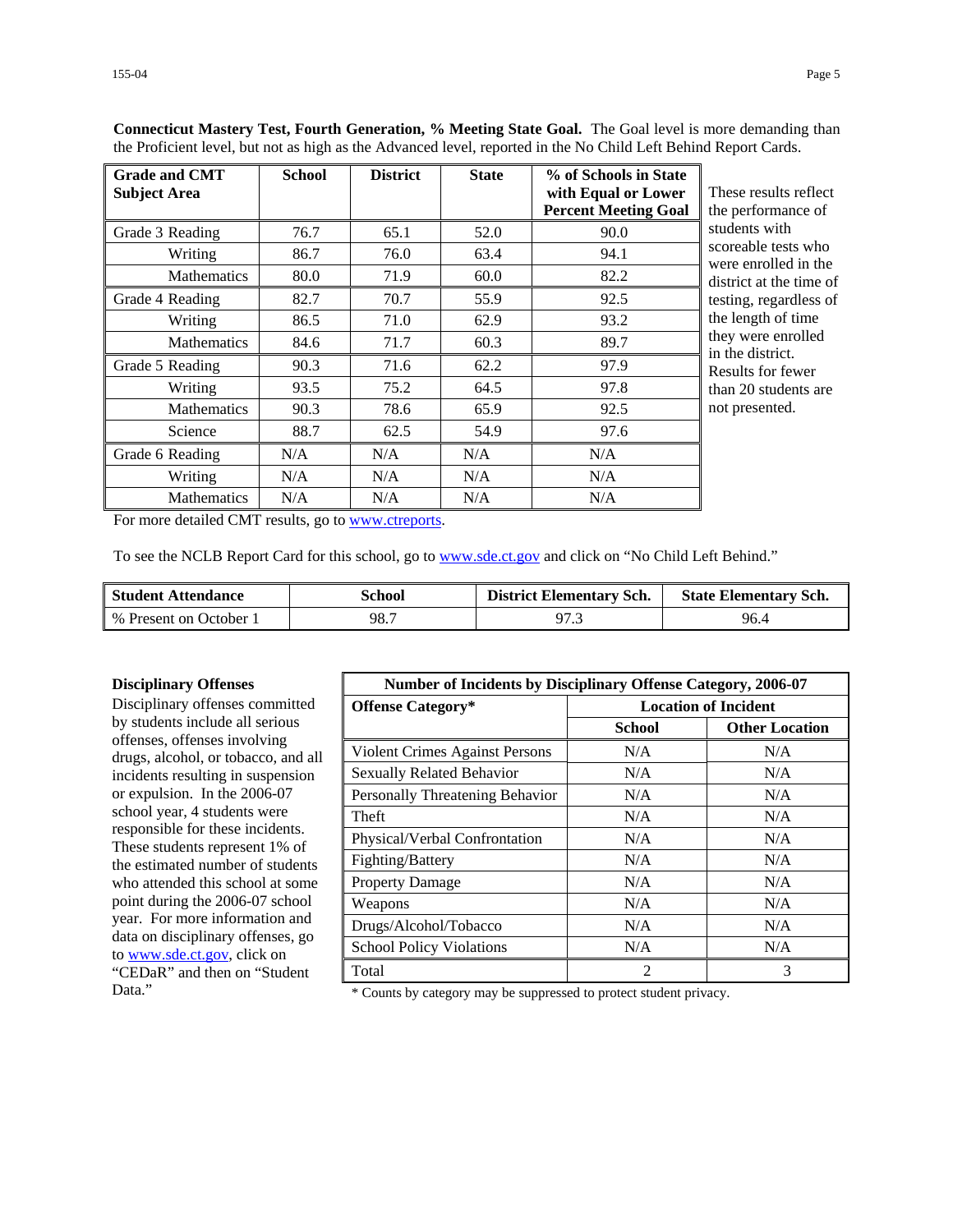The following narrative was submitted by this school.

Bugbee is a high performing school with 85% of its students at mastery or advanced as measured by the Connecticut Mastery Test. This success can be attributed in part to the implementation of the goals, objectives and action plans developed in conjunction with the School Improvement Plan. Voluntary action teams that include both parents and teachers as well as many members of the entire school community have supported the school's plan that is focused on clearly defined priority standards, a rigorous curriculum, systematic and explicit instruction and schoolwide enrichment teaching and learning. Our comprehensive academic program is skillfully combined with enrichment experiences that are woven into the fabric of the school and adds exciting dimensions to all units of study and also extends beyond the confines of the curriculum and school day.

The primary academic focus is on addressing the needs of every child in every classroom. Based on the analysis of student data, specific programs and strategies including curriculum differentiation are implemented. Flexible grouping and tiered assignments as well as specific programs that are designed to address all students needs such as Reader's and Writer's Workshop are used to maximize all students' learning. Classroom and the special education staff collaborate on a regular basis and develop a plan for each child in need of additional support. Technology continues to play a significant role in the attainment of our goals and SmartBoards and a mobile computer lab brings technology into every classroom. Both teachers and students receive training in the latest programs and practices and integrate them into their curriculum and instruction. Through the work of the Schoolwide Enrichment Team, children are provided with authentic learning experiences when experts share their knowledge and expertise in specific curricular areas.

#### **SUPPLEMENTAL SCHOOL INFORMATION**

The space below was optionally used by this school to describe aspects of the school not presented elsewhere in the profile.

Bugbee's Positive Learning Community Committee is an outgrowth of the School Improvement Plan which includes numerous creative and successful programs that are designed and developed by this parent/teacher team. The Breakfast Club sends a greeting to all students at the beginning of each day. Students volunteer to welcome all students to school with interesting student written morning announcements. A newly developed Publishing Center assists students at all grade levels in the complex process of publishing their own writing or book. A schoolwide reading incentive program engages all children in a schoolwide challenge that results in hundreds of books being enjoyed by our young readers. Cross-grade, multi-aged Reading Buddies have opportunities to make friends and read to each other several times during the school year. Educationally exciting programs are offered at the end of the school day to interested students. Odyssey of the Mind, an International Creative Problem Solving Program, provides the perfect outlet for creative minds. This afterschool offering was also led by a teacher/parent team. A program entitled Discipline with Love and Logic is implemented in all of our classrooms. All teachers are trained and use these behavior strategies on a regular basis. Parent training is offered and the common language and singular purpose of this program unifies our efforts at school and at home. Bugbee also participates in West Hartford School's Mentor Program. Several of our students benefit each week from these unique partnerships.